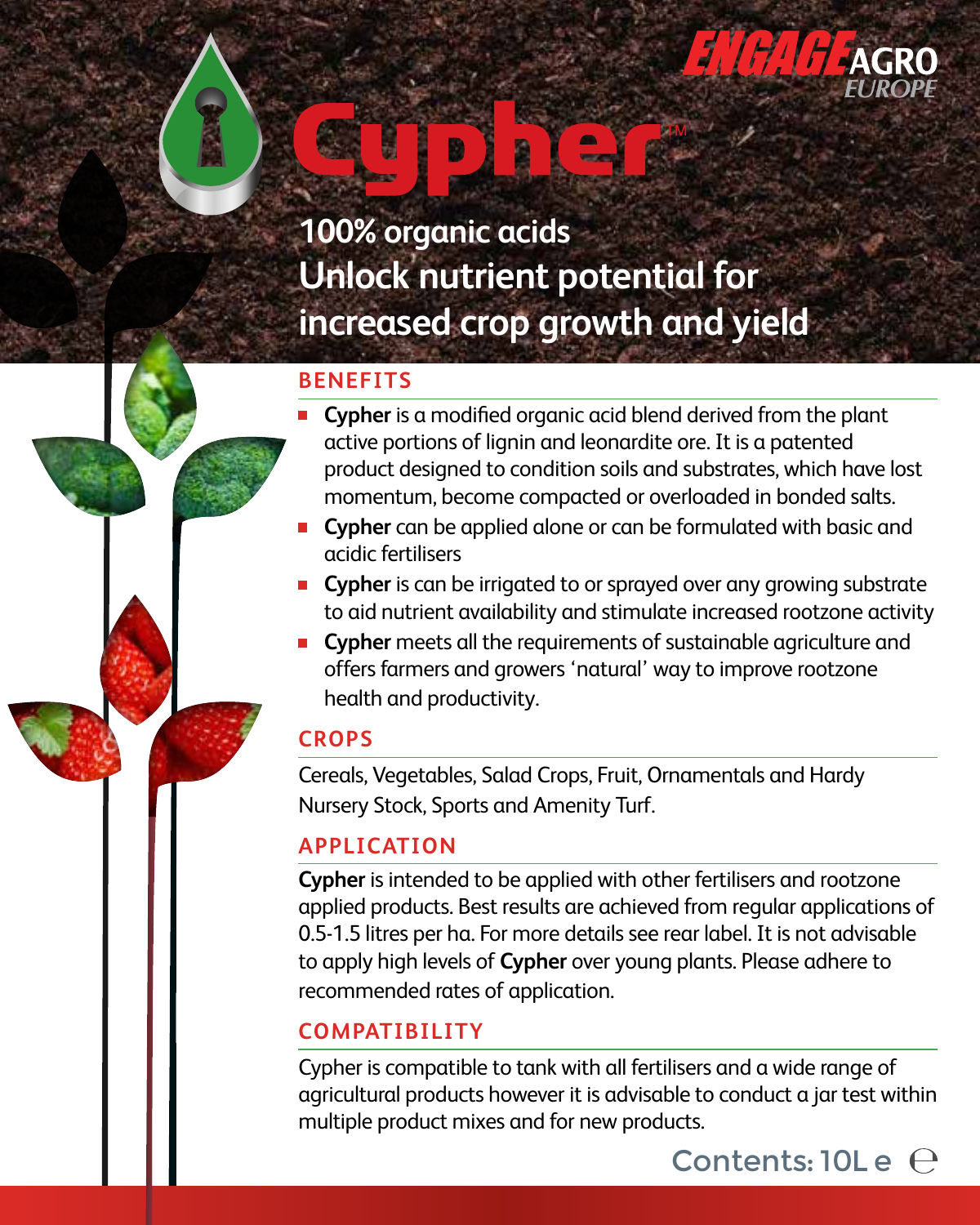#### **CROP APPLICATION AND TIMING**

|  | Crop                               | <b>No of Apps</b>                                                                                    | <b>Application &amp; Timing</b>                                                                                                                                                                                                                                                                                             |
|--|------------------------------------|------------------------------------------------------------------------------------------------------|-----------------------------------------------------------------------------------------------------------------------------------------------------------------------------------------------------------------------------------------------------------------------------------------------------------------------------|
|  | <b>Fruiting</b><br>vegetables      | $0.5 - 1.0$ L per/ha for<br>reqular application.<br>$2.0 - 3.0$ L per/ha for a<br>single application | Apply by drip method, the first application after 3/5 leaves.<br>Follow with weekly applications of the same rate until the completion<br>of harvest. Alternatively use a single application when analysis results<br>show bonded salts are climbing in the rootzone to bring them in line<br>with set points.              |
|  | <b>Berry fruits</b>                | $0.5 - 1.0$ L per/ha for<br>regular application.<br>2.0-3.0L per/ha for a<br>single application      | Apply by drip method, the first application after 3/5 leaves.<br>Follow with weekly applications of the same rate until the completion<br>of harvest. Alternatively use a single application when conductivity<br>analysis results show bonded salts are climbing in the rootzone to bring<br>them in line with set points. |
|  | <b>Leafy salad</b><br>& Herb crops | $1.0 - 2.0$ L per/ha                                                                                 | Apply, dividing the dose into 2-3 applications during the crop cycle by<br>means of irrigation.                                                                                                                                                                                                                             |
|  | <b>Cereals</b>                     | $0.5 - 1.0$ L per/ha                                                                                 | Apply 2 treatments through ground spray or irrigation (possibly<br>combined with herbicides).<br>• At 3-5 leaf stage. 4-6 weeks later.                                                                                                                                                                                      |
|  | <b>Vine crops</b>                  | 0.5L per/ha                                                                                          | Apply 3 treatments, in 400 litres water per ha. pre-flowering - post<br>flowering - ripening.                                                                                                                                                                                                                               |
|  | Top fruit &<br><b>Stone fruit</b>  | $0.75 - 1.5$ L per/ha                                                                                | Apply at least 3 times depending on early or late varieties in 1000 litres<br>water per hectare.<br>January to late February. Can be used with micros and NPK during<br>irrigation or soil drench.<br>• May to June<br>• October to November                                                                                |
|  |                                    | Ornamentals 0.75 - 1.5L per/ha                                                                       | Apply by drip method, the 1st application after 3-5 true leaves.<br>Follow with weekly applications of the same rate until the finish of the<br>vegetative stage. Use normal spray volumes.                                                                                                                                 |
|  | <b>Sports Turf</b>                 | 75mls per 500 m <sup>2</sup>                                                                         | Apply every 4 weeks with normal fertility program                                                                                                                                                                                                                                                                           |

#### **PRECAUTIONS**

- **Cypher** contains a blend of organic acids and is none hazardous and therefore safe for all shipping and transport.
- No special clothing is required when handling the concentrate however it is advisable to wear gloves and a protective face mask to avoid splash into eyes as **Cypher** may cause eye irritation.
- **Please store under normal conditions and avoid** frost and excessive heat.
- **Please dispose of the container safely** and mop up any spills with inert dry material and place in an appropriate waste container.

READ ENTIRE LABEL BEFORE USING. SHAKE WELL BEFORE USE.



Chorley Business & Technology Centre | Euxton Lane Euxton | Chorley | Lancashire | PR7 6TE

> **t:** + 44 (0) 1257 226590 **e:** info@engage-agro.com